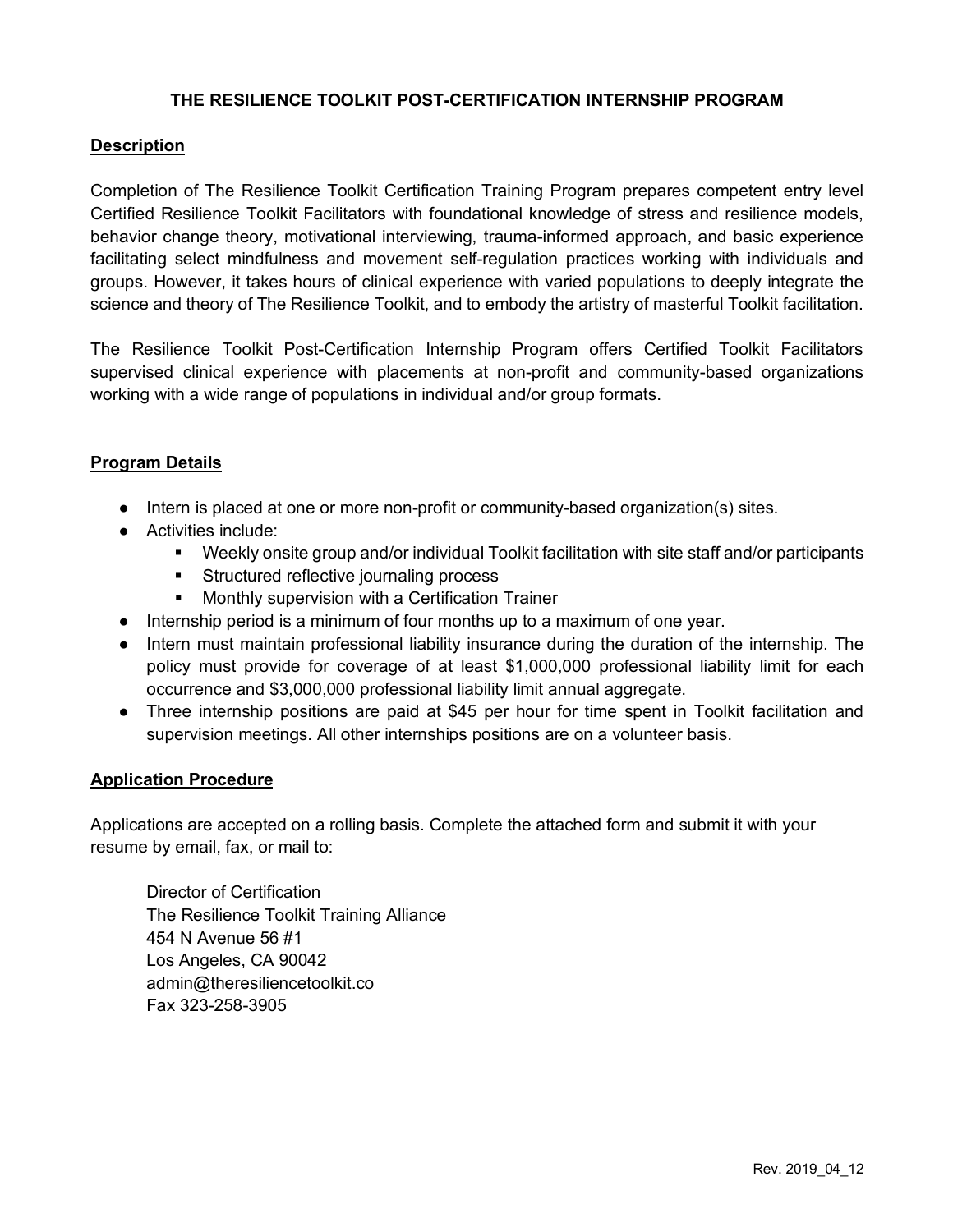## **THE RESILIENCE TOOLKIT POST-CERTIFICATION INTERNSHIP PROGRAM APPLICATION**

| <b>First Name</b>                      | <b>Last Name</b>                         |
|----------------------------------------|------------------------------------------|
| Phone                                  | Email                                    |
| Mailing address                        |                                          |
| Name of your Certification Trainer     | Date of Toolkit Certification completion |
| <b>Toolkit Facilitation Experience</b> |                                          |

Attach a current Resilience Toolkit Session Tracker Log

# **Please answer the following questions:**

1. Describe your interest in The Resilience Toolkit Post-Certification Internship Program (Maximum 300 words)

2. Brief description of your goals for as a Toolkit Facilitator (Maximum 300 words)